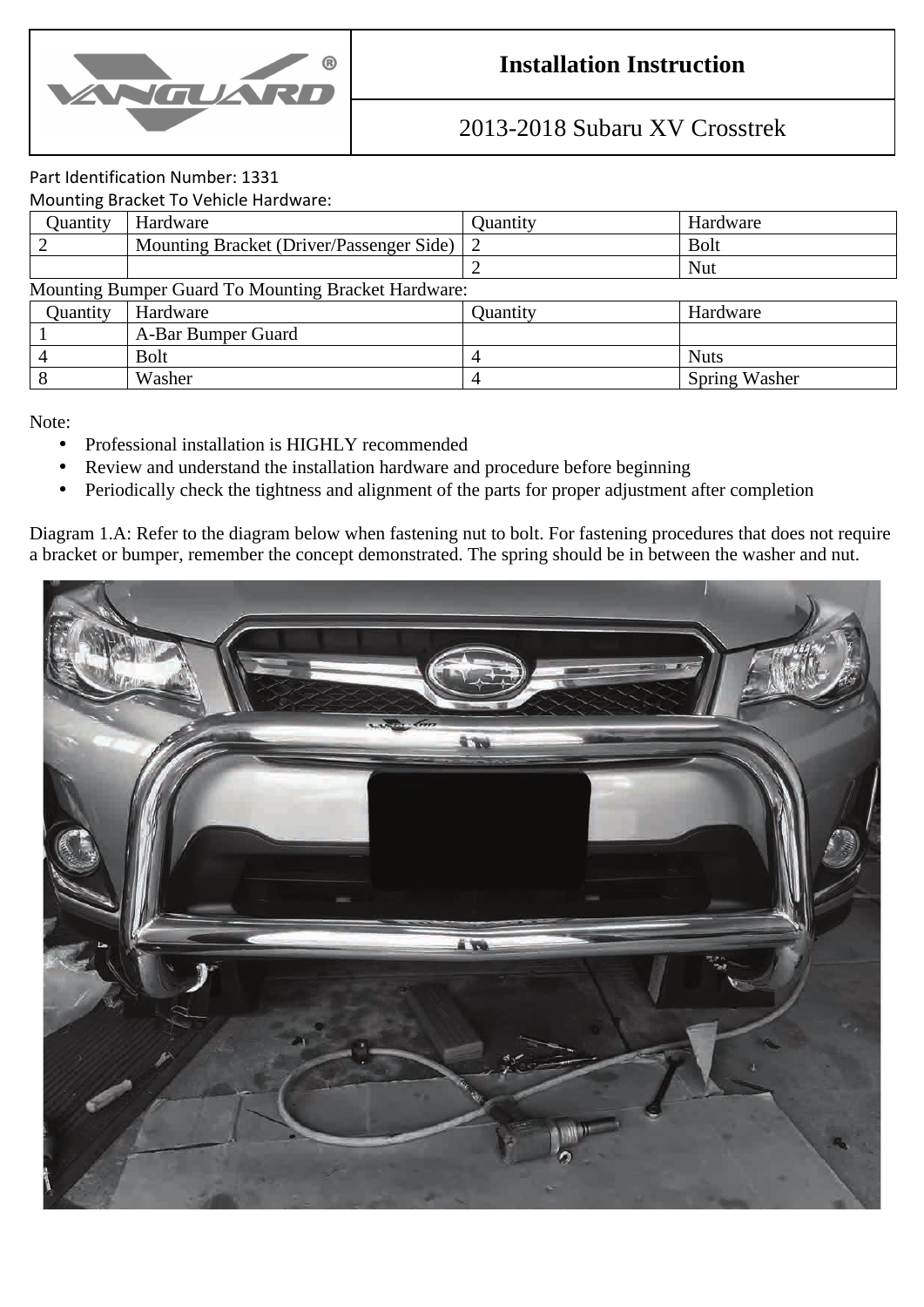## **Note: Do NOT tighten the nuts until all the parts are fastened and adjusted.**

Step 1: Remove/detach the plastic under shield skid to gain full access to the vehicle chassis frame. The orange circle on the image below indicates the part of the chassis frame where the mounting bracket will be mounted on to. (Driver side shown)



Step 2: Locate the driver side mounting bracket and fasten it on to the chassis frame. Fasten with bolt and nut, use washer and spring washer if necessary.

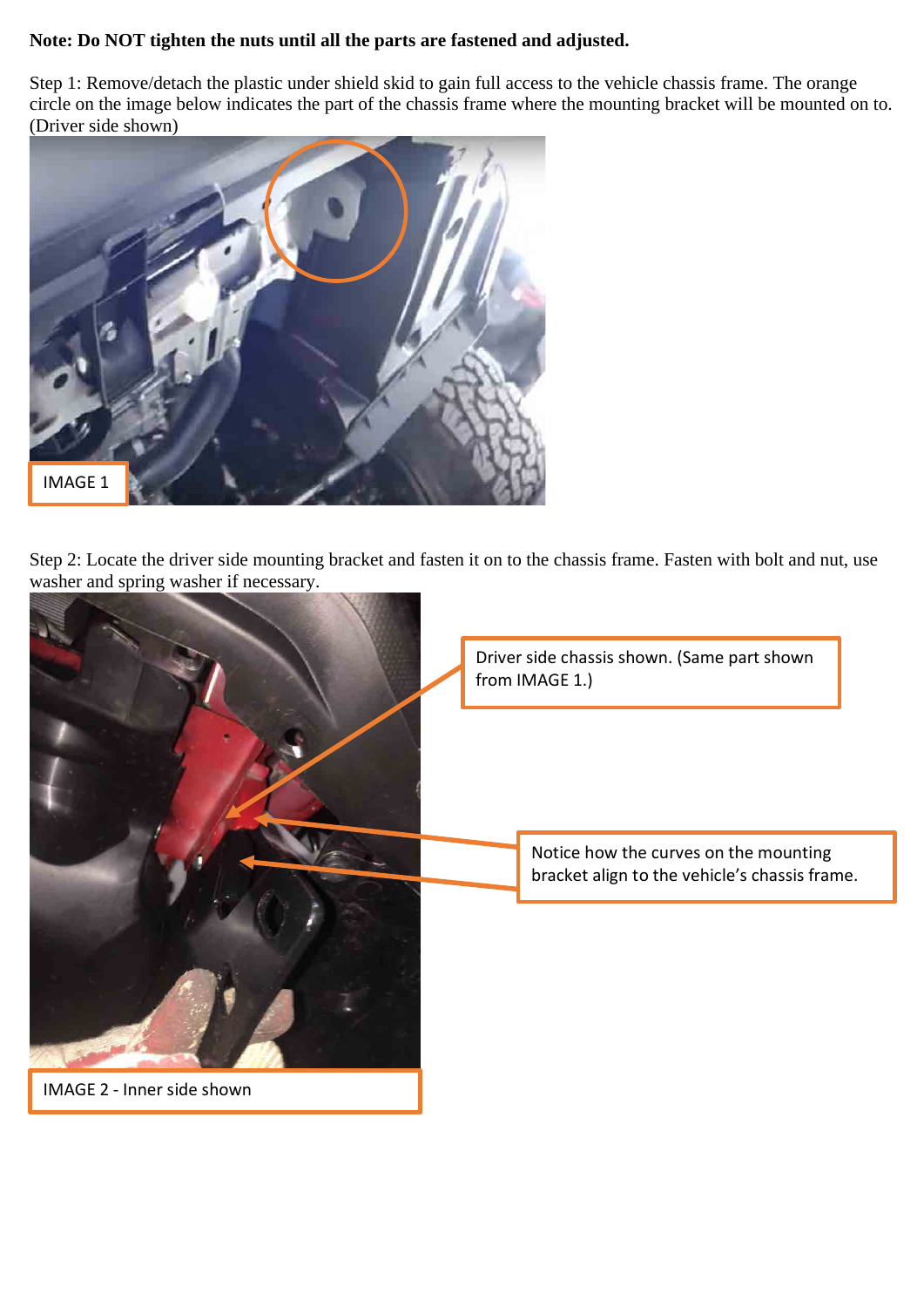Step 2 Continuation…



Step 3: Once the driver side mounting bracket is fastened, repeat the concept-procedure on the passenger side. Step 4: Mount the bumper guard onto the mounting bracket following Diagram 1.A. It does not matter if the bumper guard is mounted on the inner or outer side of the mounting bracket. If necessary, a clamp may be needed to hold the bracket and bumper together while it is being fastened.

Step 5: When all the parts are fastened, adjust-balance-secure all the bolts and nuts.

Step 6: Complete the installation by trimming the plastic-under-shield-skid-plate where it interferes with the mounting bracket before attaching it back on to the vehicle.